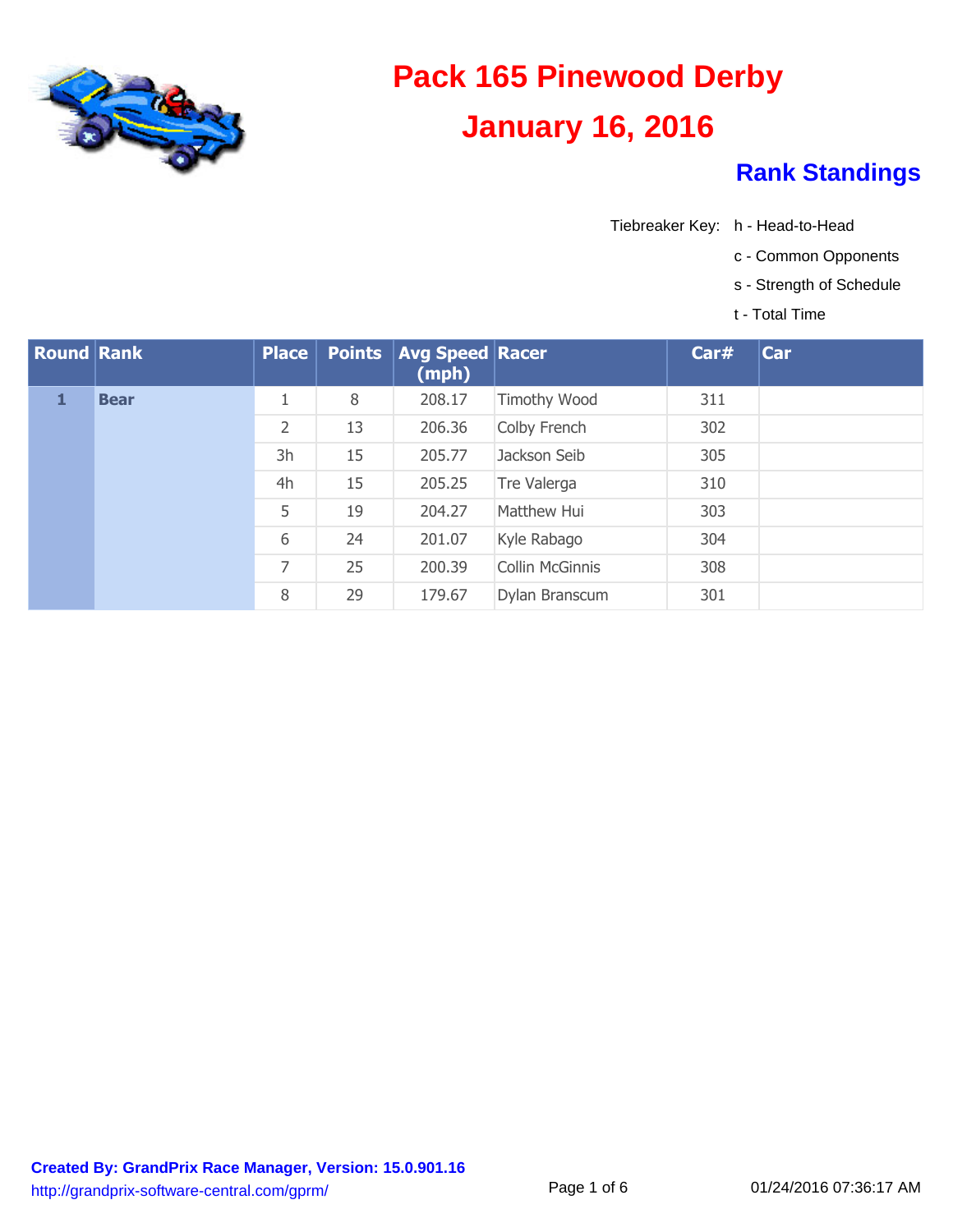

| <b>Round Rank</b> |                     | <b>Place</b>   | <b>Points</b> | <b>Avg Speed Racer</b><br>(mph) |                     | Car# | Car |
|-------------------|---------------------|----------------|---------------|---------------------------------|---------------------|------|-----|
| 1                 | <b>Grand Finals</b> | 1              | 8             | 208.87                          | Jackson Davey       | 402  |     |
|                   |                     | $\overline{2}$ | 10            | 208.35                          | <b>Timothy Wood</b> | 311  |     |
|                   |                     | 3              | 12            | 206.94                          | Andrew Ondrejik     | 406  |     |
|                   |                     | $\overline{4}$ | 15            | 207.19                          | Hunter Biegert      | 410  |     |
|                   |                     | 5              | 17            | 205.37                          | Colby French        | 302  |     |
|                   |                     | 5              | 17            | 206.16                          | Jackson Seib        | 305  |     |
|                   |                     | 7              | 21            | 204.22                          | Ian Darling         | 103  |     |
|                   |                     | 8              | 23            | 202.15                          | Aidan Flanders      | 201  |     |
|                   |                     | 9              | 24            | 202.97                          | John Casper         | 102  |     |
|                   |                     | 10             | 25            | 202.31                          | Evan Stacer         | 209  |     |
|                   |                     | 11             | 26            | 202.02                          | Max Kelly           | 206  |     |
|                   |                     | 12             | 30            | 197.54                          | Jackson Sanchez     | 109  |     |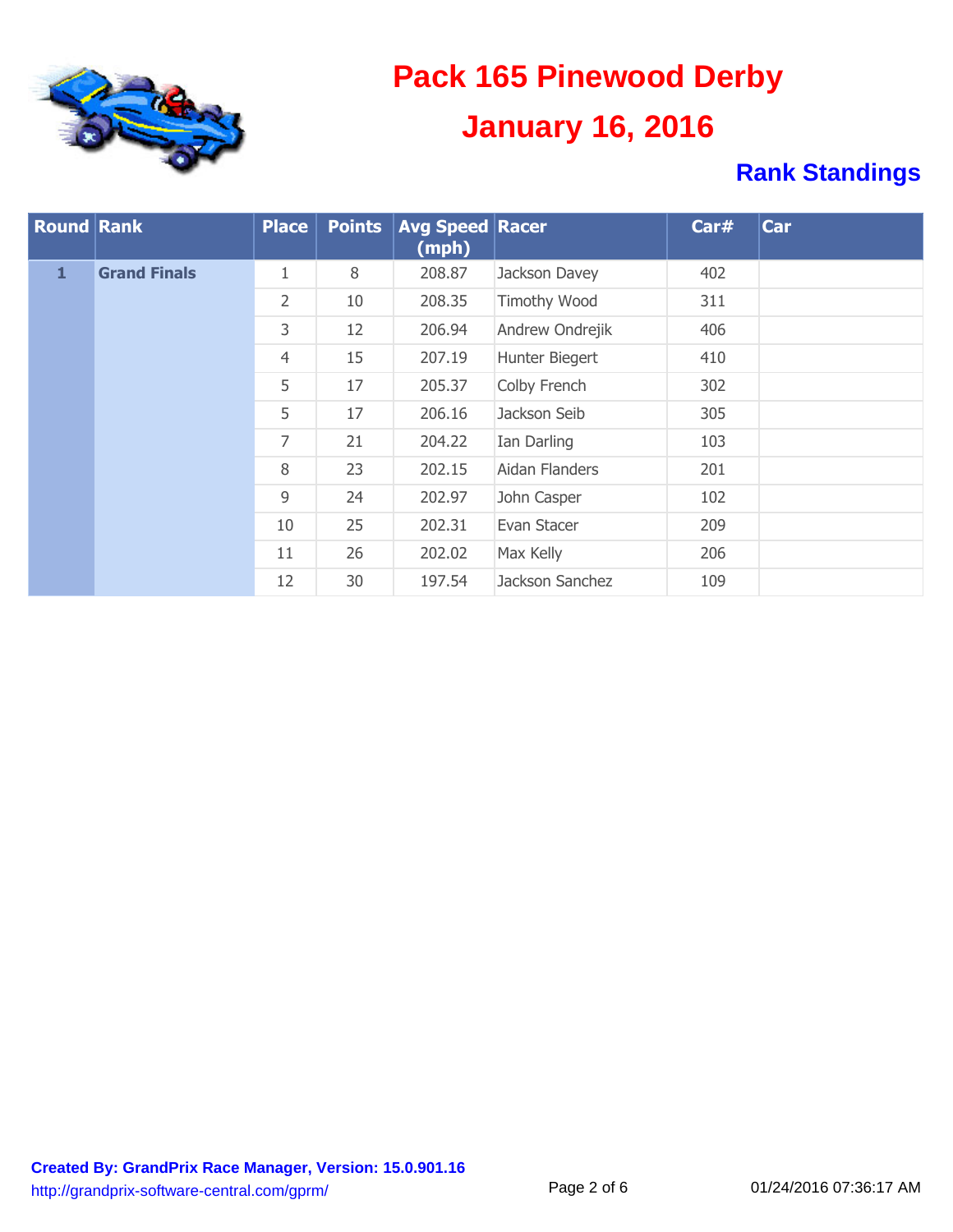

| <b>Round Rank</b> |             | <b>Place</b>       | <b>Points</b> | <b>Avg Speed Racer</b><br>(mph) |                  | Car# | Car |
|-------------------|-------------|--------------------|---------------|---------------------------------|------------------|------|-----|
| $\mathbf{1}$      | <b>Open</b> | $\mathbf{1}$       | 8             | 208.23                          | Natalie Purcell  | 508  |     |
|                   |             | $\overline{2}$     | 11            | 207.08                          | Joey Ondrejik    | 501  |     |
|                   |             | 3h<br>13<br>206.89 | Ellie Purcell | 510                             |                  |      |     |
|                   |             | 4h                 | 13            | 207.02                          | Zachary Wood     | 512  |     |
|                   |             | 5                  | 16            | 205.56                          | Kylie Purcell    | 507  |     |
|                   |             | 6                  | 18            | 204.44                          | Caitlin Stacer   | 505  |     |
|                   |             | 7                  | 19            | 202.50                          | Christos Psyrros | 502  |     |
|                   |             | 7                  | 19            | 203.13                          | Kostas Psyrros   | 504  |     |
|                   |             | 9                  | 21            | 202.45                          | Savannah Riedel  | 503  |     |
|                   |             | 10                 | 25            | 198.75                          | William Koonce   | 514  |     |
|                   |             | 11                 | 27            | 196.81                          | Alauriet Taylor  | 513  |     |
|                   |             | 12                 | 29            | 194.31                          | Ellie Isaacson   | 511  |     |
|                   |             | 13                 | 31            | 175.39                          | Logan Branscum   | 509  |     |
|                   |             | 14                 | 33            | 86.01                           | Ellyn Seib       | 506  |     |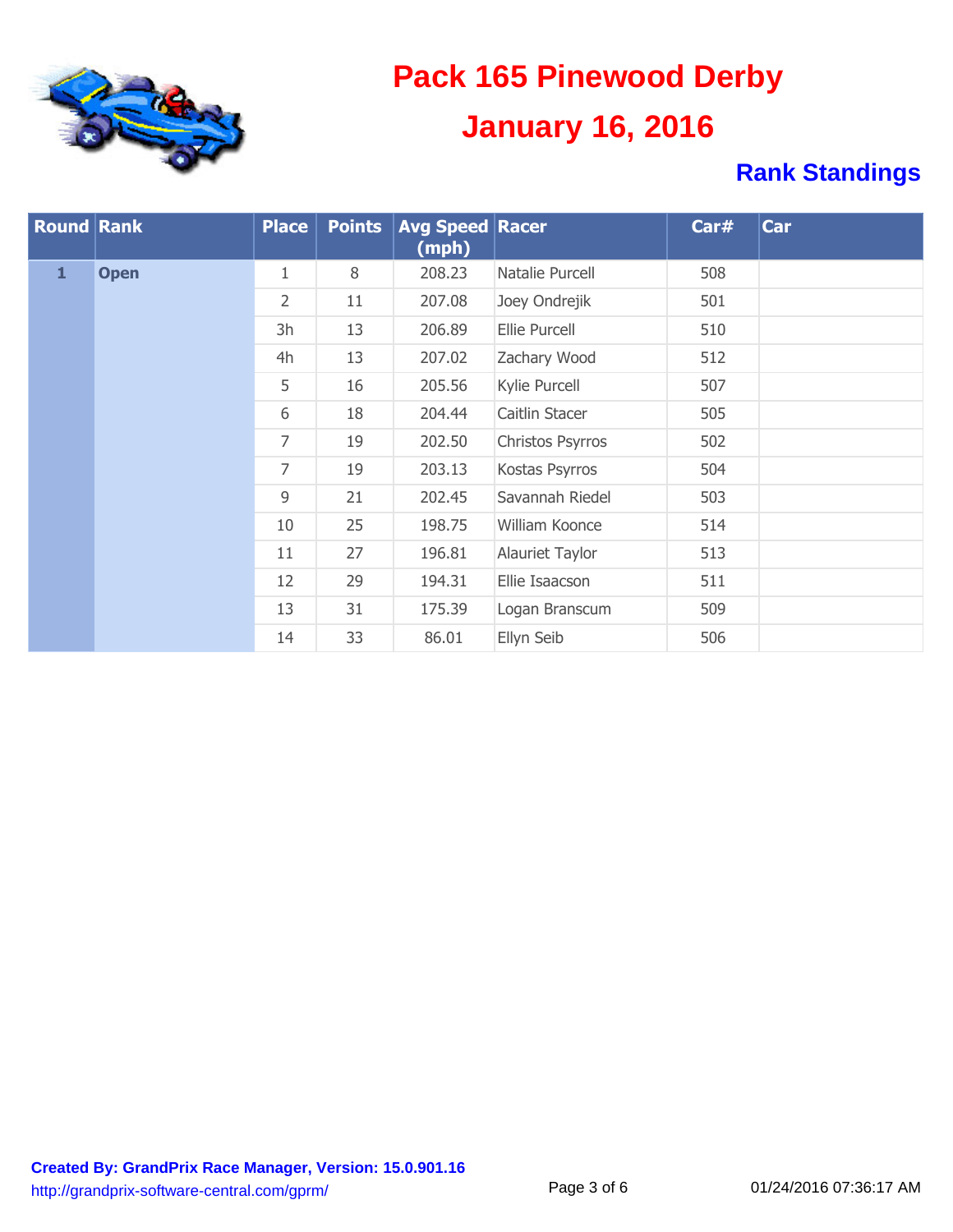

| <b>Round Rank</b> |              | Place          | <b>Points</b> | <b>Avg Speed Racer</b><br>(mph) |                          | Car# | Car |
|-------------------|--------------|----------------|---------------|---------------------------------|--------------------------|------|-----|
| 1                 | <b>Tiger</b> | 1              | 9             | 203.72                          | Ian Darling              | 103  |     |
|                   |              | 2              | 10            | 202.63<br>John Casper           |                          | 102  |     |
|                   |              | 3              | 16            | 198.09                          | Jackson Sanchez          | 109  |     |
|                   |              | $\overline{4}$ | 17            | 197.23                          | <b>William McPherson</b> | 108  |     |
|                   |              | 5              | 20            | 196.35                          | Wesley Waterbury         | 112  |     |
|                   |              | 6              | 21            | 195.69                          | Wes Kelly                | 106  |     |
|                   |              | 7              | 26            | 191.75                          | <b>Braden Taylor</b>     | 111  |     |
|                   |              | 8              | 29            | 186.30                          | <b>Griffin Brown</b>     | 101  |     |
|                   |              | 9              | 32            | 178.06                          | Leonard Frazier          | 105  |     |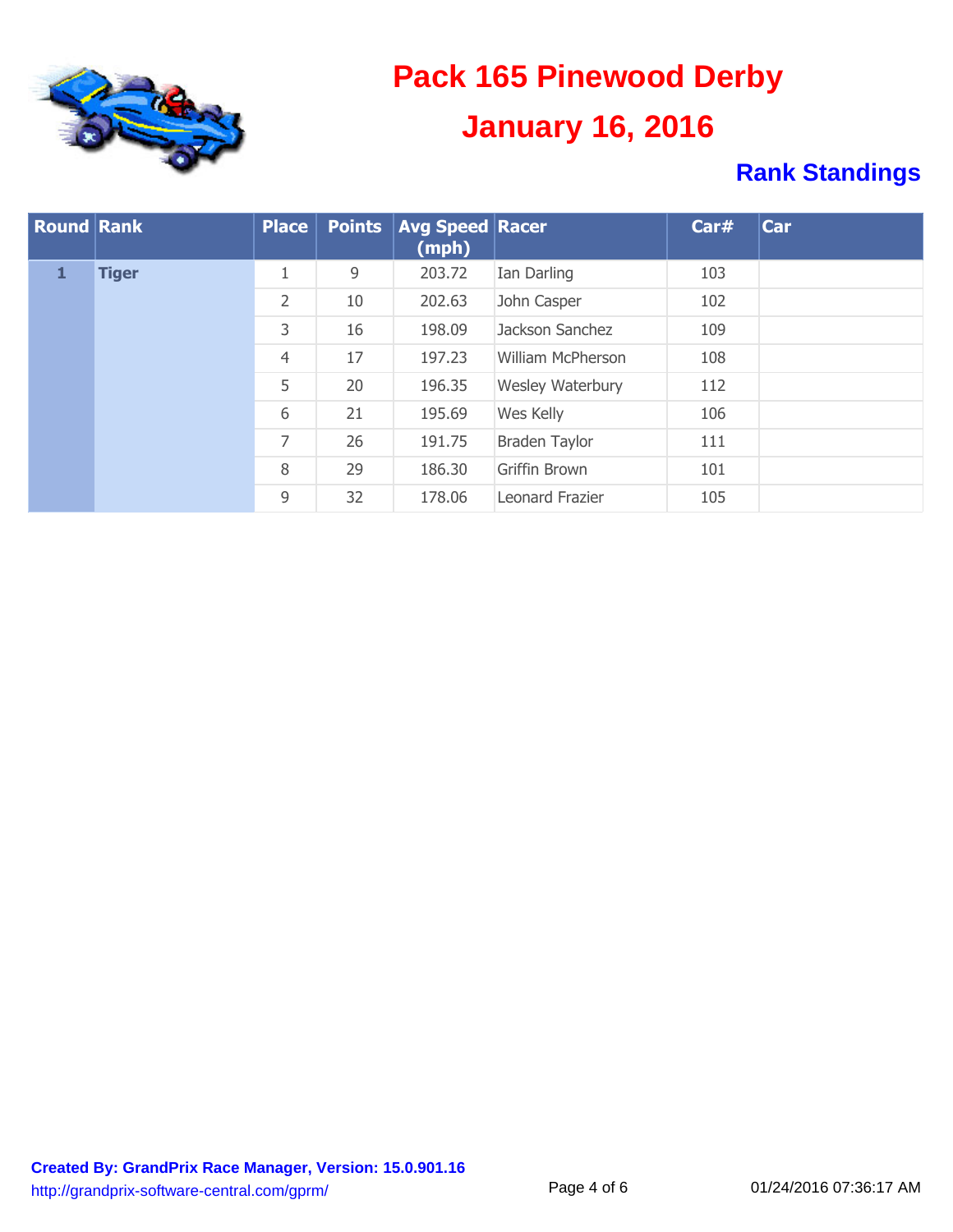

| <b>Round Rank</b> |                | Place          | <b>Points</b> | <b>Avg Speed Racer</b><br>(mph) |                       | Carr | Car |
|-------------------|----------------|----------------|---------------|---------------------------------|-----------------------|------|-----|
| 1                 | <b>Webelos</b> | 1              | 8             | 209.46                          | Jackson Davey         | 402  |     |
|                   |                | 2              | 11            | 207.17                          | Hunter Biegert        | 410  |     |
|                   |                | 3              | 15            | 206.88                          | Andrew Ondrejik       | 406  |     |
|                   |                | $\overline{4}$ | 16            | 206.86                          | Jacob Purcell         | 412  |     |
|                   |                | 5              | 21            | 204.74                          | Nikos Psyrros         | 407  |     |
|                   |                | 6              | 22            | 204.01                          | Michael Boyle         | 401  |     |
|                   |                | 7              | 26            | 202.19                          | Carter Main           | 404  |     |
|                   |                | 8              | 30            | 191.17                          | <b>Bradley Riedel</b> | 408  |     |
|                   |                | 9              | 31            | 192.35                          | Damon Vega            | 409  |     |